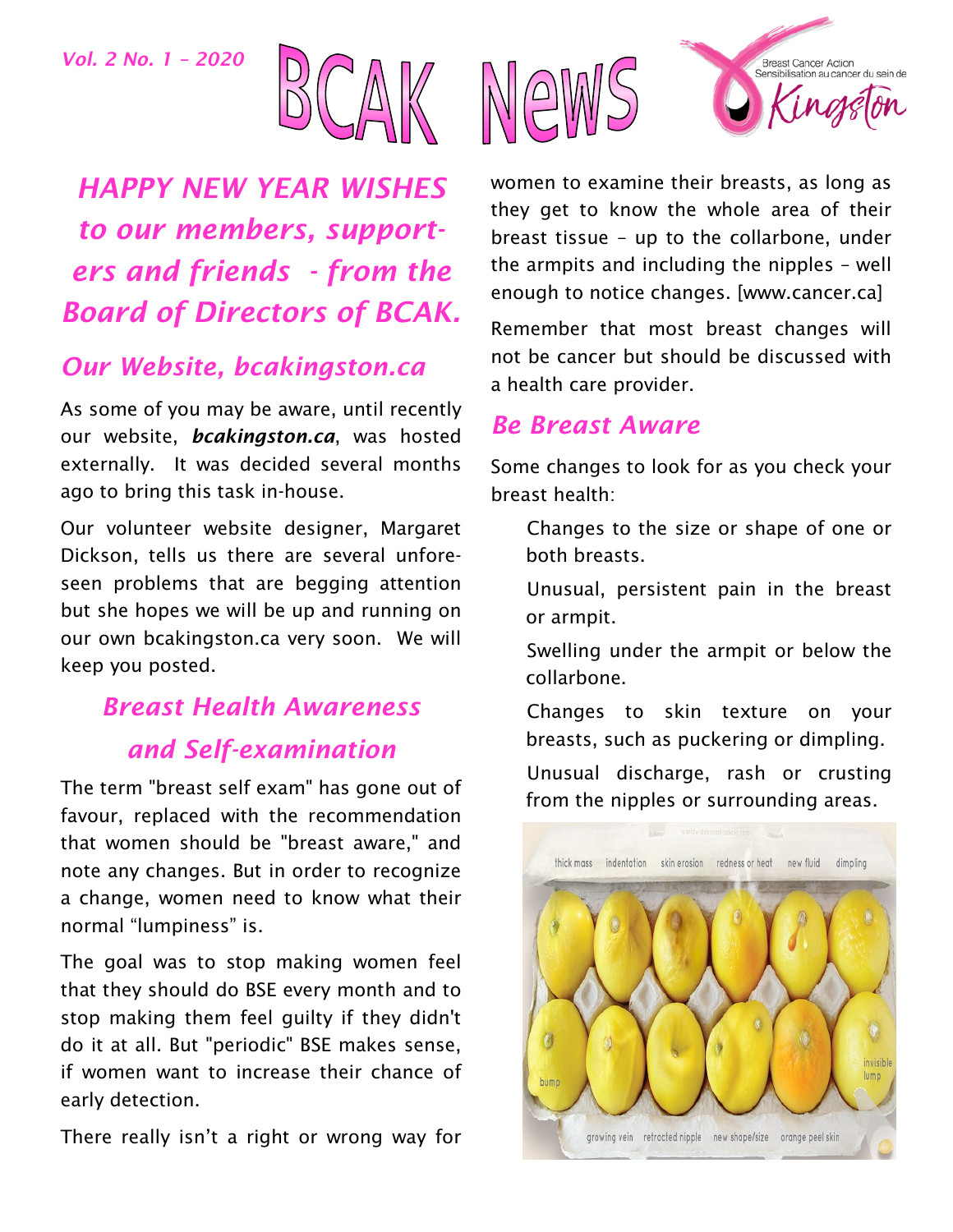## *Exercise classes at BCAK*

Recently the Board of Directors approved a motion to allow ALL paid up BCAK members, whether breast cancer patient status or supporter status, to participate in some of our exercise classes. That means if you want to bring a friend to exercise with you, have your friend pay the \$30.00 membership fee as a supporter—and they can start exercising immediately! This is probably one of the best deals in Kingston!!! For qualifying classes, see the calendar pg. 4.

### *The Power of Social Media*

If you are a follower of Facebook, Twitter or Instagram you have probably noticed BCAK has been quite active with posts these past few months. That's thanks to our two new social media experts, Sarah Hillcoat (Instagram) and Dianne Johnston (Twitter & Facebook). We are receiving a lot of very positive feedback from these sites so THANK YOU Sarah and Dianne.

One question that has come up from facebook is that some of our members have a difficult time getting from the work environment to BCAK by the 5:30 start of the support group meetings. If that's your problem too, we are assured that you will be welcome if you arrive late and the facilitator will make every effort to stay a little late in order to give you your full attention.

## *New Classes of Drugs for Metastatic Breast Cancer*

Leda Raptis has sent along links to a very interesting article on new classes of drugs for metastatic breast cancer. There are clinical trials at KGH for patients with the brca mutation and, at the ethics stage, are drugs

for patients without the brca mutation. For more information see:

[https://breastcancer530667969.wordpress.com/](https://breastcancer530667969.wordpress.com/new-drugs-parp-inhibitors/) [new-drugs-parp-inhibitors/](https://breastcancer530667969.wordpress.com/new-drugs-parp-inhibitors/)

## *2020 A New Year*

## *The Best Way to support BCAK is to renew your membership*

Make sure you can take advantage of all your BCAK advantages….

- support groups through facilitators
- Education
- Financial Assistance
- Chestmates Dragonboat team
- Puffy Pillow program
- Exercise, Yoga & QiGong classes
- Ribbon and In Memoriam programs
- And much more

Call Bev at the office (613-531-7912) to let her know you want to renew and pay through credit card. If you (and your friends) prefer to fill out the application (page 5) and mail, the application can be printed. Hopefully by the end of the month the website will be live and you will be able to renew your membership on line.

### *MARK YOUR CALENDAR!!!*

On Saturday, April 18th, BCAK will host a Health and Wellness Fair from noon to 5:00 p.m. at The Salvation Army Church on Taylor Kidd. We hope to have a wide variety of exhibitors and presenters at the fair. If you know of someone who might want to be an exhibitor, have them call Bev at 613- 531-7912. And let us know if you are interested in volunteering for the event.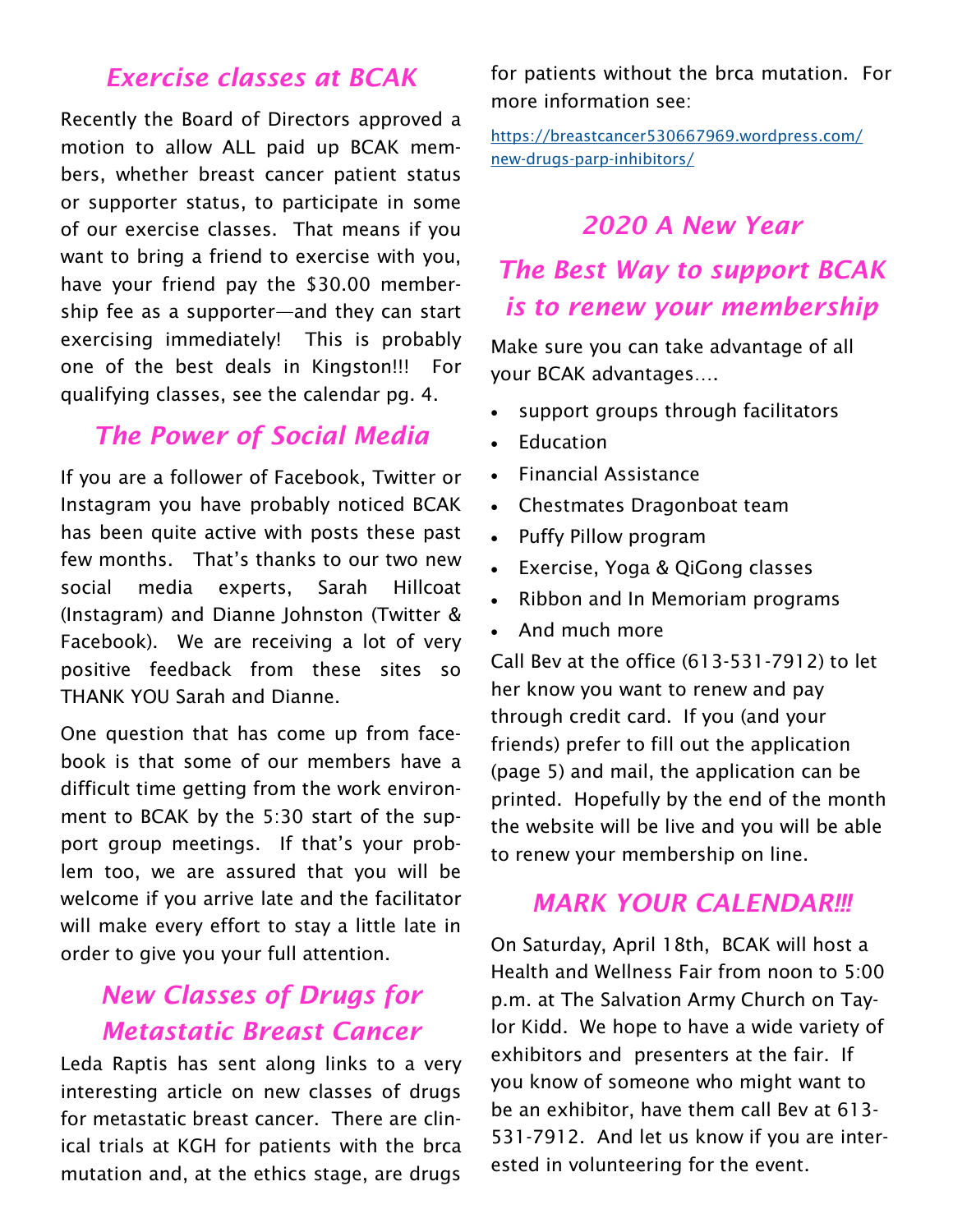## 2-MONTH CALENDAR OF BCAK EVENTS

#### In the event of cancellations, an advisory email will be sent

### JANUARY:

| Monday 13th:    | $5:30 - 7:00$ p.m.   | Support Group Meeting with Sylvia & Judith     |  |
|-----------------|----------------------|------------------------------------------------|--|
| Tuesday 14th:   | $10:30 - 11:30$ a.m. | Exercise Class in the gym (survivors only)     |  |
|                 | $5:30 - 6:30$ p.m.   | Open Exercise Class In the gym (all members)   |  |
| Wednesday 15th: | $11:00 - 12$ noon    | Yoga in the gym (survivors only)               |  |
|                 | 6:00 p.m.            | Board Meeting in the gym                       |  |
| Thursday 16th:  | $10:30 - 11:30$ a.m. | Exercise Class in the gym (survivors only)     |  |
|                 | $6:00 - 7:00$ p.m.   | Open Yoga in the gym (all members)             |  |
| Tuesday 21st:   | $10:30 - 11:30$ a.m. | Exercise Class in the gym (survivors only)     |  |
|                 | $5:30 - 6:30$ p.m.   | Open Exercise Class in the gym (all members)   |  |
| Wednesday 22nd: | $11:00 - 12$ noon    | Yoga in the gym (survivors only)               |  |
| Thursday 23rd:  | $10:30 - 11:30$ a.m. | Exercise in the gym (survivors only)           |  |
|                 | $6:00 - 7:00$ p.m.   | Open Yoga in the gym (all members)             |  |
| Monday 27th:    | $5:30 - 7:00$ p.m.   | Young Support Group Meeting with Liz and Karen |  |
| Tuesday 28th:   | $10:30 - 11:30$ a.m. | Exercise Class in the gym (survivors only)     |  |
|                 | $5:30 - 6:30$ p.m.   | Open Exercise Class in the gym (all members)   |  |
| Wednesday 29th: | $11:00 - 12$ noon    | Yoga in the gym (survivors only)               |  |
| Thursday 30th:  | 10:30—11:30 a.m.     | Exercise Class in the gym (survivors only)     |  |
|                 | $6:00 - 7:00$ p.m.   | Open Yoga in the gym (all members)             |  |

## FEBRUARY:

| Tuesday 4th:    | 10:30-11:30 a.m.     | Exercise Class in the gym (survivors only)      |  |  |
|-----------------|----------------------|-------------------------------------------------|--|--|
|                 | $5:30 - 6:30$ p.m.   | Open Exercise Class In the gym (all members)    |  |  |
| Wednesday 5th:  | $11:00 - 12$ noon    | Yoga in the gym (survivors only)                |  |  |
| Thursday 6th:   | $10:30 - 11:30$ a.m. | Exercise Class in the gym (survivors only)      |  |  |
|                 | $12:30 - 1:15$       | Open QiGong class (all members)                 |  |  |
|                 | $6:00 - 7:00$ p.m.   | Open Yoga in the gym (all members)              |  |  |
| Monday 10th:    | $5:30 - 7:00$ p.m.   | Regular Support Group Meeting with Judith & Joy |  |  |
| Tuesday 11th:   | $10:30 - 11:30$ a.m. | Exercise Class in the gym (survivors only)      |  |  |
|                 | $5:30 - 6:30$ p.m.   | Open Exercise Class in the gym (al members)     |  |  |
| Wednesday 12th: | $11:00 - 12$ noon    | Yoga in the gym (survivors only)                |  |  |
| Thursday 13th:  | $10:30 - 11:30$ a.m. | Exercise Class in the gym (survivors only)      |  |  |
|                 | $12:30 - 1:15$       | Open QiGong class (all members)                 |  |  |
|                 | $6:00 - 7:00$ p.m.   | Open Yoga in the gym (all members)              |  |  |
| Tuesday 18th:   | $10:30 - 11:30$ a.m. | Exercise Class in the gym (survivors only)      |  |  |
|                 | $5:30 - 6:30$ p.m.   | Open Exercise Class in the gym (all members)    |  |  |
| Wednesday 19th: | $11:00 - 12$ noon    | Yoga in the gym (survivors only)                |  |  |
| Thursday 20th:  | $10:30 - 11:30$ a.m. | Exercise Class in the gym (survivors only)      |  |  |
|                 | $12:30 - 1:15$       | Open QiGong class (all members)                 |  |  |
|                 | $6:00 - 7:00$ p.m.   | Open Yoga in the gym (all members)              |  |  |
| Monday 24th:    | $5:30 - 7:00$ p.m.   | Young Support Group Meeting with Liz and Karen  |  |  |
| Tuesday 25th:   | $10:30 - 11:30$ a.m. | Exercise Class in the gym (survivors only)      |  |  |
|                 | $5:30 - 6:30$ p.m.   | Open Exercise Class In the gym (all members)    |  |  |
| Wednesday 26th: | $11:00 - 12$ noon    | Yoga in the gym (survivors only)                |  |  |
| Thursday 27th:  | $10:30 - 11:30$ a.m. | Exercise Class in the gym (survivors only)      |  |  |
|                 | $12:30 - 1:15$       | Open QiGong class (all members)                 |  |  |
|                 | $6:00 - 7:00$ p.m.   | Open Yoga in the gym (all members)              |  |  |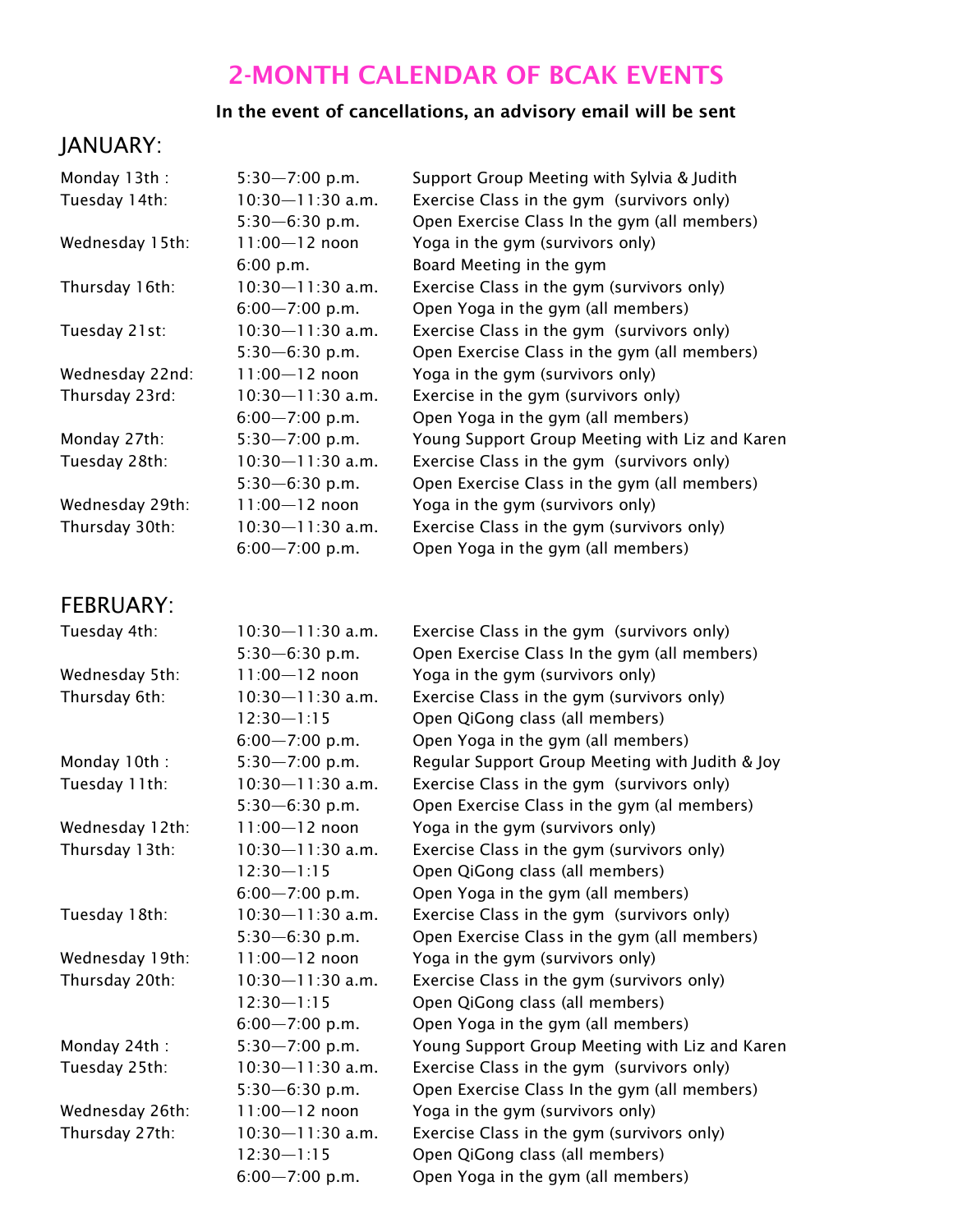#### *BCAK wishes to thank the following for the generous donation (final quarter of 2019)*

#### *THANK YOU FOR MAKING BCAK YOUR CHARITY OF CHOICE:*

Benevity Community Impact Fund \$105 Bowling for Boobies fundraiser (Mike Deveau/Tanya Peeters) in memory of Jeff Howes \$2,705.00 Cher-Mere Pinktober fundraiser (Aba Mortley) \$225 Dr. Samuel Robinson Charitable Foundation \$300 Kingsdale Retirement Home fundraiser (Tammy Moore) \$400 My Tribute Gift \$129 OPSEU Local 4106 (Ben Arbeau) \$1,000 PayPal Giving Fund \$307 Providence Care Dress Down fundraiser (Sydenham St., Lori Lawless) \$129 RBC Fundraiser Bocce For Boobies \$5,000 Scrapbooking Fundraiser (Eileen Van der zwan \$123 IN HONOUR OF:

Alison Ahara's Birthday: Mary Ellen Courtright IN MEMORY OF:

### Joyce deLong:

Gloria Malette: Elizabeth Young

Brenda Poirier Christine Zeleski

#### IN MEMORY OF, CONT.

Nina Churchill: Mary Cassidy Ms. Darlene Quinn: Ontario Nurses Association Susan Persson: Anne Ellis Charmaine & Vic Anthony Delia McAdoo Dianne Sykes Doreen McDonald Sonjoy Gupta Janet Innis Karen & David McKinnon Kira Muir-Polk Lisa Cook Mary Cassidy Terry Krupa Virginia Belmore

#### *THANK YOU FOR YOUR GENEROUS DONATION*

Alexis Girling Alice Calver Barbara Love Clare Breckenridge David Cupido Dona Riddell Donna Vermette Joelle Park Joan Cristoveanu Joyce Forsythe Laurel Trull Lisa Thompson Liz Latourell Lynda Keeler Maxine Cupido Michelle Methot Peter & Jane Good Roger Hoover Sue Davies

Sabrina de Sousa *Sandra Buckingham*

## *WE STILL HAVE SOME WINTER "PINK" ITEMS FOR SALE...CALL OR DROP INTO THE OFFICE.*



| Fleece Pullover \$25.00  |           | Scarf \$20.00 |
|--------------------------|-----------|---------------|
| Fleece Hoodie \$48.00    |           |               |
| Mitts & Scarf \$30.00    |           |               |
| Mittens                  | \$15/Pair |               |
| Pink fleece \$75.00      |           |               |
| <b>Toques</b>            | \$10.00   |               |
| Pink rain jacket \$40.00 |           |               |

**Chanton**